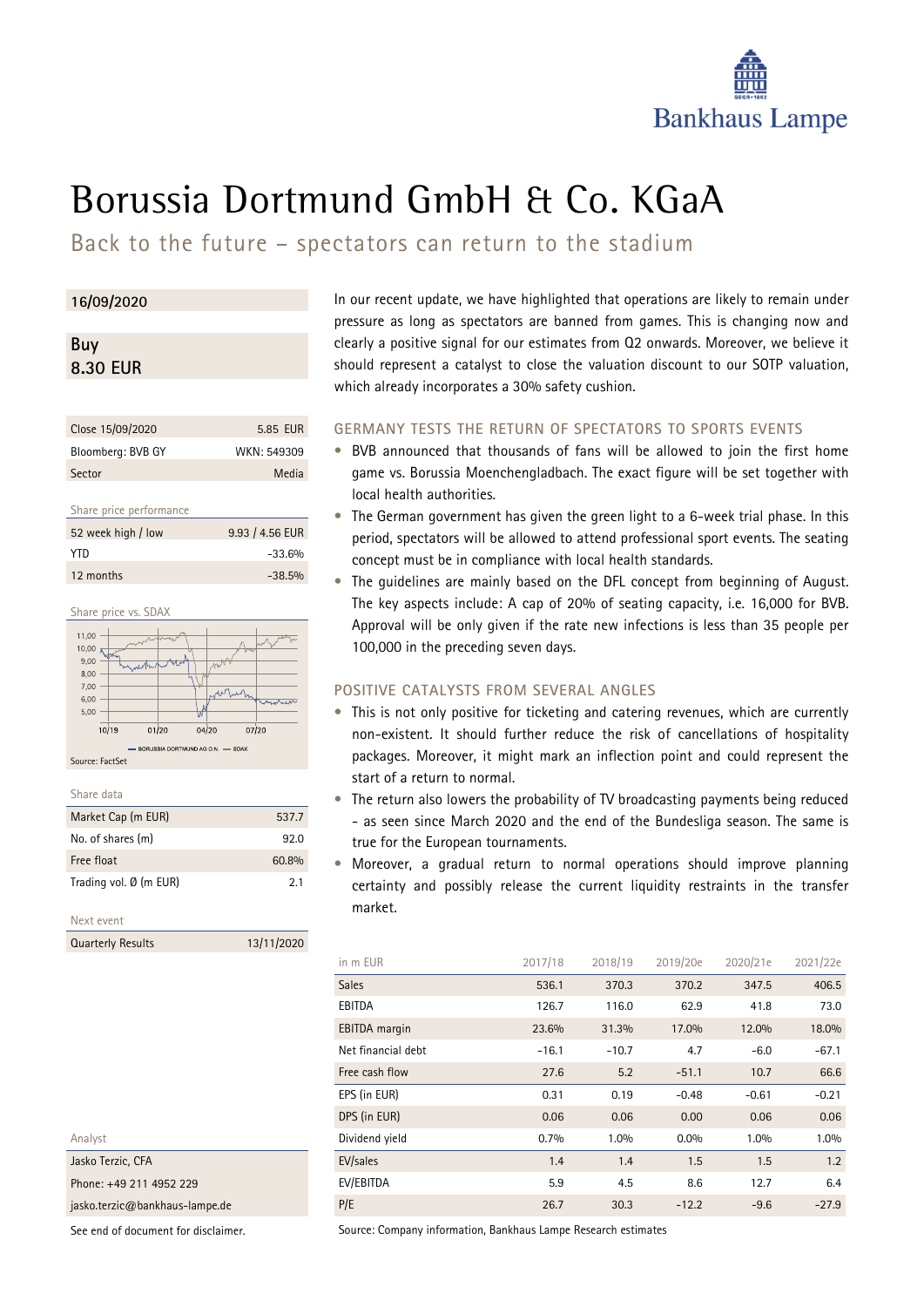## Disclaimer

The creation of this recommendation was finalised on 16/09/2020 08:52 AM (CEST) and first published on 16/09/2020 08:54 AM (CEST).

#### **Analyst declaration**

The relevant research analysts, as named on the front cover of this research report, certify that (a) [all of the](https://www.bankhaus-lampe.de/en/research/file/2E1F42C7-9372-4AB5-9D28-91CB91EAA40E/1852) views expressed in this research report accurately reflect their personal views about the securities and companies mentioned in this research report; and (b) that no part of their compensation was, is or will be directly or indirectly related to the specific recommendation(s) or views expressed by them in this research report.

#### **Rating system**

Shares are rated based upon analyst forecasts with regard to the performance of the share during a period of twelve months. The rating "Buy" within this general concept means that the share's forecast performance is at least 10%. "Hold" means a price movement in a bandwidth of -10% to 10%. "Sell" means that the share's forecast performance is less than -10%.

#### **Explanation of valuation**

Unless shown otherwise, the stated upside targets are based upon either a discounted cash-flow pricing or upon a comparison of the performance ratios of companies that the respective analyst considers to be comparable, or upon a combination of these two analyses. Analysts modify the result of this fundamental assessment to incorporate the potential trend in market sentiment.

Details on the concepts and methods as well as the valuation models employed are available on our website.

**Overview of changes in our recommendations/price targets in the** previous **twelve months for: Borussia Dortmund GmbH & Co. KGaA (BVB GY), Close (15/09/2020): 5.85 EUR, Analyst: Jasko Terzic (CFA).** 

| Date of publication | Price at recommendation | Rating | Price target |
|---------------------|-------------------------|--------|--------------|
| 11/09/2020          | 5.76 EUR                | Buy    | 8.30 EUR     |
| 28/05/2020          | 6.42 EUR                | Buv    | 8.60 EUR     |
| 02/04/2020          | 5.32 EUR                | Buy    | 9.00 EUR     |
| 15/11/2019          | 8.18 EUR                | Buy    | 12.00 EUR    |

#### **The distribution of recommendations in our investments universe is currently as follows (date: 01/07/2020)**

| Rating       | Basis: all analysed companies | Basis: companies with investment banking relationships |
|--------------|-------------------------------|--------------------------------------------------------|
| Buy          | 54.2%                         | 87.5%                                                  |
| Hold         | 38.3%                         | 12.5%                                                  |
| Sell         | 6.0%                          | $0.0\%$                                                |
| Under Review | $1.5\%$                       | $0.0\%$                                                |

#### **Frequency of updates**

The Bank intends to publish at least one research report per year for the aforementioned stock/stocks.

#### **Complete list of recommendations**

The complete list of recommendations for each financial instrument of the last twelve months is avail-able on our [website.](https://www.bankhaus-lampe.de/en/client-portal)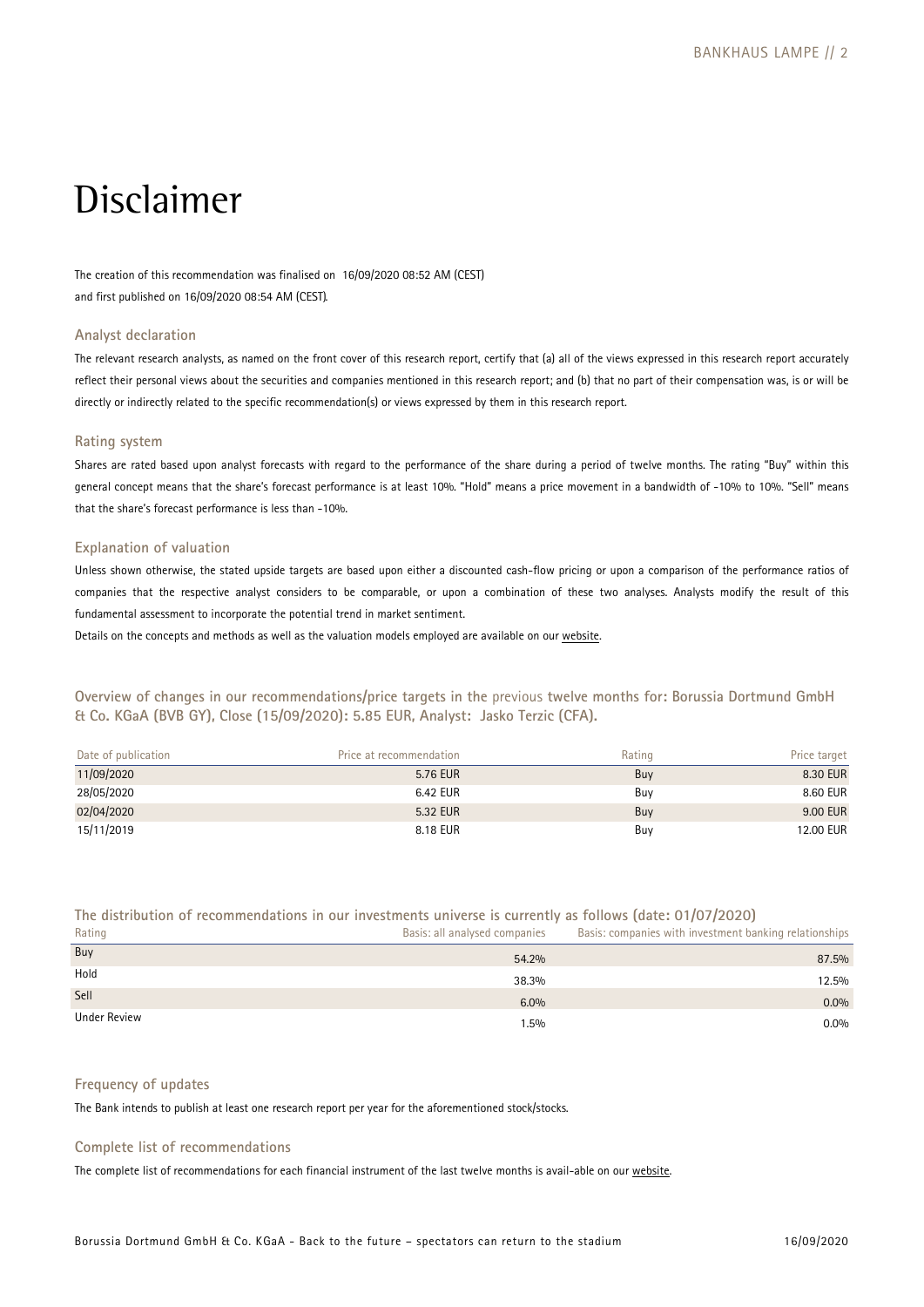#### **Prevention and dealing with conflicts of interest**

The measures taken by Bankhaus Lampe KG within the framework of its management of conflicts of interest in order to prevent and handle conflicts of interest are based, among other things, on the functional separation of sensitive business units, the establishment of confidentiality units by setting up information barriers, the establishment of organisational regulations regarding the treatment of confidential and sensitive information both inside and outside the confidentiality units and the monitoring and limitation of private securities transactions conducted by employees working in sensitive areas of Bankhaus Lampe KG. Conflicts of interest that cannot be avoided despite the measures taken are disclosed. Compliance with the internal and organisational provisions to prevent and handle conflicts of interest is monitored by the independent Compliance unit.

#### **Conflict of interest**

Disclosures of potential conflicts of interest relating to Bankhaus Lampe KG, its affiliates and subsidiaries in the following companies named in this research report are valid as of the end of the month prior to the publication of this report (updating this information may take up to ten days after the month comes to an end).

Potential conflicts of interests may exist in the following companies named in this research report.

| Jompany                           |  |
|-----------------------------------|--|
| Borussia Dortmund GmbH & Co. KGaA |  |

9. Bankhaus Lampe KG or an affiliated company has entered into an agreement with the company or a person close to the company on the production of this financial analysis.

#### Responsible regulatory authority:

Federal Financial Supervisory Authority – Bundesanstalt für Finanzdienstleistungsaufsicht (BaFin), Marie-Curie-Str. 24-28, D-60439 Frankfurt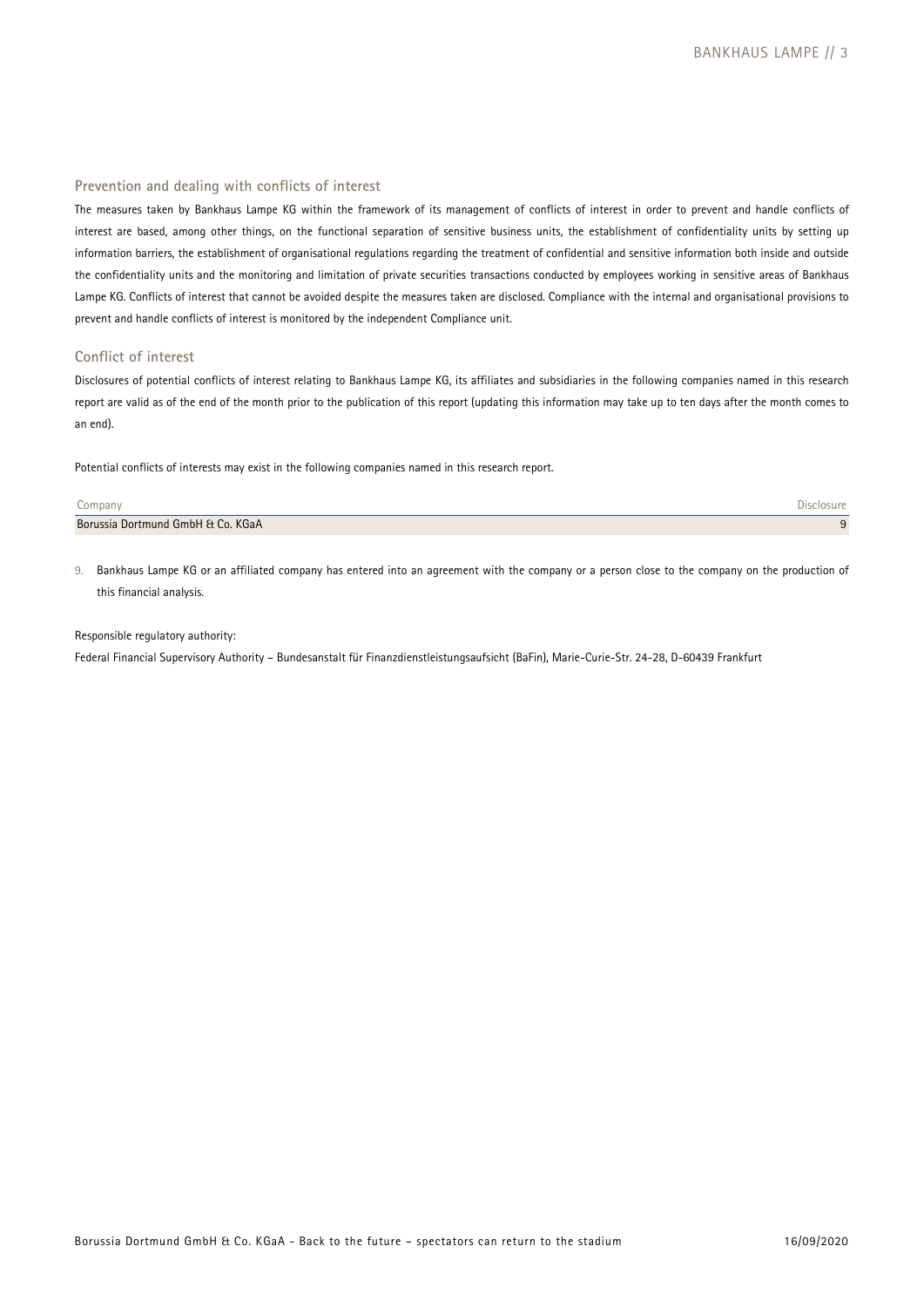#### **Declaration of liability**

The information in this study is based on public sources which the author(s) believe(s) to be reliable. Nevertheless, neither Bankhaus Lampe KG, nor its affiliated companies, nor the legal representatives, supervisory board members and employees of these companies can assume any guarantee for the correctness, completeness and accuracy of the information. All opinions and evaluations expressed in this study only reflect the current opinions and evaluations of the author(s), which do not necessarily correspond to the opinions and evaluations of other spheres of business of Bankhaus Lampe KG or its affiliated companies. All opinions and evaluations can be changed at any time without prior notice. They may differ from views set out in other documents, including research, published by Bankhaus Lampe KG.

This study is directed to institutional investors with registered offices in the European Union as well as in Switzerland and Liechtenstein, to whom the Bank has deliberately made it available. Its contents are for information purposes only and are not to be regarded as an offer or invitation to buy or sell financial instruments. Private investors who come to know the contents of this study should, before making a concrete investment decision, consult the investment adviser of their bank on whether any recommendation for a certain investment decision contained in this study is suitable for them in view of their investment objectives and financial conditions. The adviser may not share the views contained herein on the financial instruments and their issuers.

The completion and publication of this study is subject to the law of the Federal Republic of Germany. Its publication in other jurisdictions may be restricted by applicable laws or other legal regulations. Persons with residence outside the Federal Republic of Germany who come into possession of this study must inform themselves about any applicable restrictions that they are obligated to observe. They are recommended to contact the authorities of their country that are responsible for the monitoring of financial instruments and of markets in which financial instruments are traded, in order to find out whether there are any restrictions on acquisition regarding the financial instruments this study refers to. This study may neither be reprinted, in whole or in part, nor transferred into an information system, nor stored in any way whatsoever, be it electronically, mechanically, via photocopy, or by any other means, except with the prior written approval of Bankhaus Lampe KG.

#### **Additional information for clients in the United Kingdom**

Publications in the United Kingdom are distributed by Lampe Capital UK (Services) Limited, 25 Sackville Street, London W1S 3AX, United Kingdom and this report is only directed at persons who are investment professionals under Article 19 of the Financial Services and Markets Act 2000 (Financial Promotions) Order 2005 and the investment or investment activity to which this report relates is only available to and will only be engaged in with such persons. Persons who do not have professional experience in matters relating to investments should not rely upon the contents of this report.

Bankhaus Lampe KG, Schwannstraße 10, D-40476 Düsseldorf is responsible for this study. Further information may be obtained from Bankhaus Lampe KG. 16 September 2020